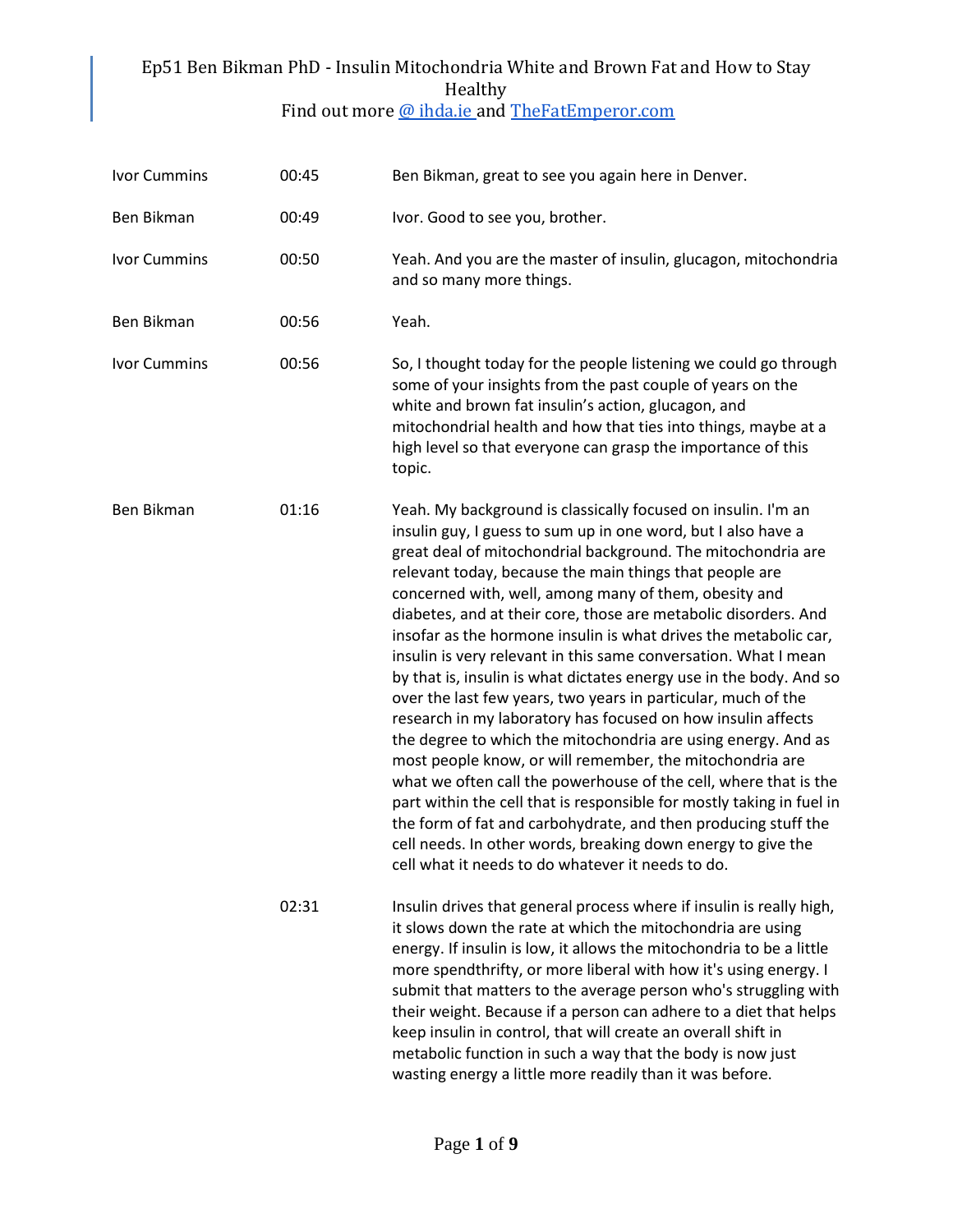Find out more [@ ihda.ie a](https://ihda.ie/)nd [TheFatEmperor.com](https://thefatemperor.com/)

- 03:09 And that gets into what you'd mentioned in the introduction, the differences between white adipose or white fat and brown fat. And briefly, all humans have mostly white fat, most of what we consider body fat is very white in color. If you pulled out a little piece, which we do, you'd see that it's quite white. In contrast, we all have a little bit of what's called brown fat. It's brown because it has so much mitochondria in it. It actually gives it this darker reddish brown color. Not only does the brown fat have more mitochondria, these mitochondria are what we call uncoupled. In other words, they will very readily use energy for no good reason. It's just burning through energy just to create heat. And so that means someone who has more brown fat or their brown fat is more active has a much higher, a demonstrably higher metabolic rate. And because brown fat mostly uses glucose, then you're dumping in the glucose and glucose comes down. And again, it helps keep insulin low because as glucose goes generally so well insulin.
- 04:12 Now, what we found is that even in people, if you can keep insulin low, that would mean not to introduce a new character, but I'll just mention it, that would mean ketones are going to be higher. But again, maybe I don't even need to go that far. If insulin is low, what starts to happen is all of the bodies are much of the body's white fat, which is all the fat that we store subcutaneously or just beneath the skin. So the fact that you can pinch and jiggle. That fat starts to act a little more like brown fat, because the insulin is low. And so it starts to just be more liberal, or as I said, spendthrifty with its energy. And so it will start to use more energy, not for any good reason. And the sum or the end result of that is it's just wasting energy in the form of heat.
- 05:01 All together, this helps us understand some of the very real human research that is out there. There have been some extremely well conducted clinical studies that put people on two very tightly controlled diets. And the diets that restrict carbohydrates enough, so lower carbohydrate, more protein and fat and because protein and fat has little to no effect on insulin, by focusing on those parts of the diet, a person who's adopting that kind of diet, lower in carbohydrates higher in protein and fat, their insulin goes very low. Not dangerously low, but nicely low. These people have higher metabolic rates.
- 05:42 And again, this is multiple studies at this point in extremely well controlled environments. We can state conclusively confidently, people who adopt a diet that puts their insulin very low have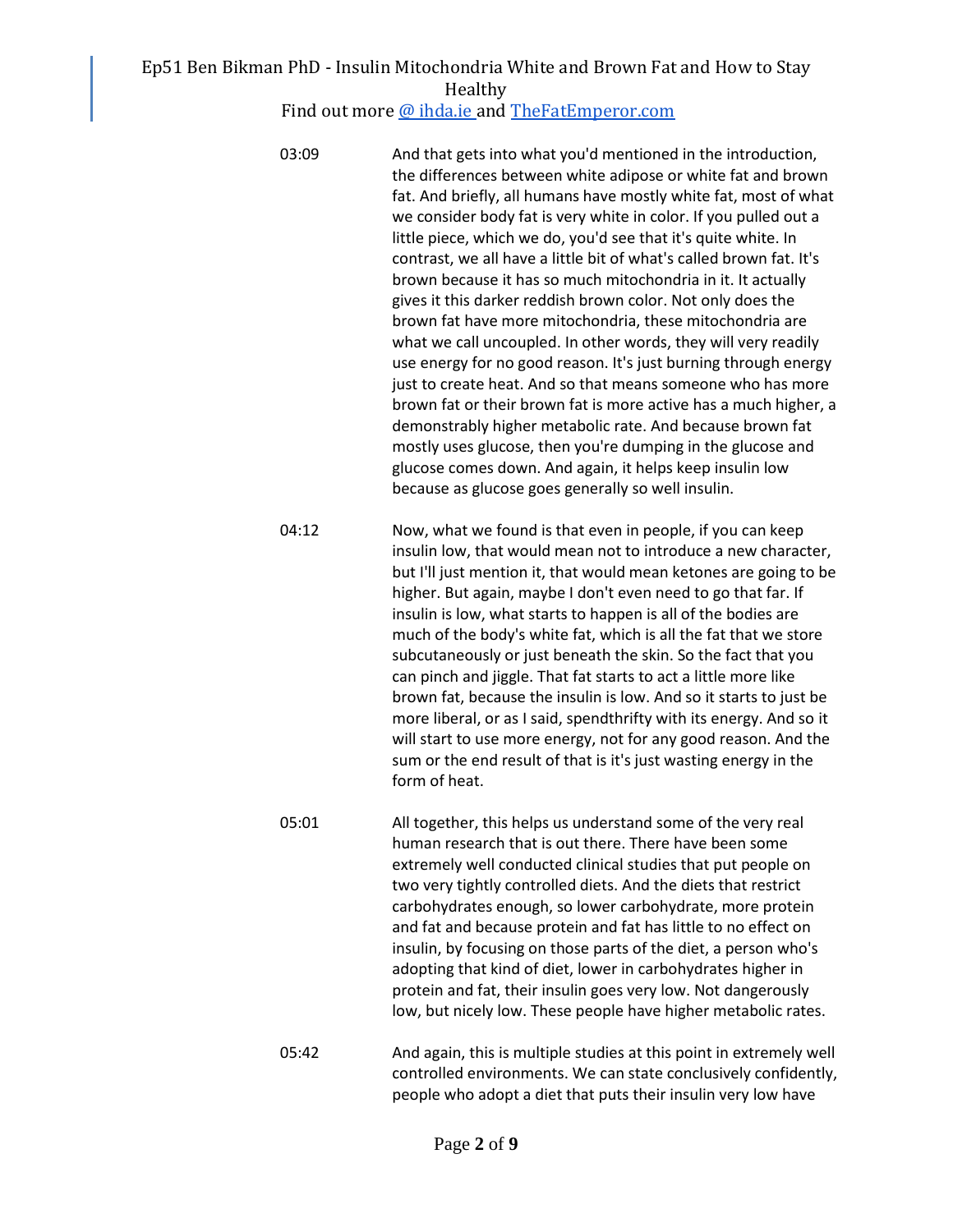Find out more [@ ihda.ie a](https://ihda.ie/)nd [TheFatEmperor.com](https://thefatemperor.com/)

|                     |       | higher metabolic rates. That's good news. Because one of the<br>tedious ways of living a life is counting every stinking calorie.<br>Nobody wants to do that. But that is the base of the<br>conventional low fat, low calorie diet. You got to cut your<br>calories. You got to exercise to try to get into a caloric deficit.<br>It's this constant caloric accounting, that it's just miserable.<br>Nobody enjoys that. But when you know that you have more<br>wiggle room, because insulin is low, you're burning more<br>calories. And this can be upwards of 300 more calories per day,<br>in a paper recently published, that lets you have that freedom,<br>where you think, "I don't have to be counting my calories." The<br>essence of that kind of diet, which is lower carbohydrate, higher<br>protein fat, it is, "Eat when you're hungry, don't eat when<br>you're not," and no counting of calories required. And that<br>could be partly derived from this fact that your metabolic rate is<br>simply higher. |
|---------------------|-------|---------------------------------------------------------------------------------------------------------------------------------------------------------------------------------------------------------------------------------------------------------------------------------------------------------------------------------------------------------------------------------------------------------------------------------------------------------------------------------------------------------------------------------------------------------------------------------------------------------------------------------------------------------------------------------------------------------------------------------------------------------------------------------------------------------------------------------------------------------------------------------------------------------------------------------------------------------------------------------------------------------------------------------|
| <b>Ivor Cummins</b> | 06:53 | Yeah, no, and that's a fantastic summary Ben, I must say. And it<br>also goes some way towards explaining all those trials for<br>weight loss in the past where the low carb high fat diet ad lib<br>where you're allowed to eat what you want beat the calorie<br>restricted low fat diet. And that is one of the factors is this<br>energy spend thriftiness down at the mitochondrial level. And<br>another, I guess, in fairness is that the low carb diet by its<br>nature is more, you know, satiating. So there's another<br>advantage. So just really lots of advantages.                                                                                                                                                                                                                                                                                                                                                                                                                                               |
| Ben Bikman          | 07:29 | I agree. That's exactly right. The studies that you're mentioning,<br>were some of the justification from my lab asking how could we<br>start to tease out the molecular mechanism to explain that very<br>thing. Because so many of the clinical studies available for<br>anyone to read will put people into two diets. Almost always,<br>it's some form of low fat, low calorie, or low carbohydrate,<br>calorie unrestricted. And these people will lose more weight,<br>sometimes double the fat loss as opposed to the other group<br>that's counting their calories. And yet, the laws of<br>thermodynamics must be upheld. And the simple reality is that<br>these people are just running a little hotter, so to speak. They're<br>just burning more. Their engines are a little busier. They're<br>idling at a higher RPM. And so they're just able to get through<br>that fuel a little more readily.                                                                                                                |
|                     | 08:18 | What ends up happening is even though they can eat ad<br>libitum, they don't. Well they do, but they end up just<br>controlling themselves to a level that's surprisingly close to the<br>low calorie people. They end up just self regulating. But they're                                                                                                                                                                                                                                                                                                                                                                                                                                                                                                                                                                                                                                                                                                                                                                     |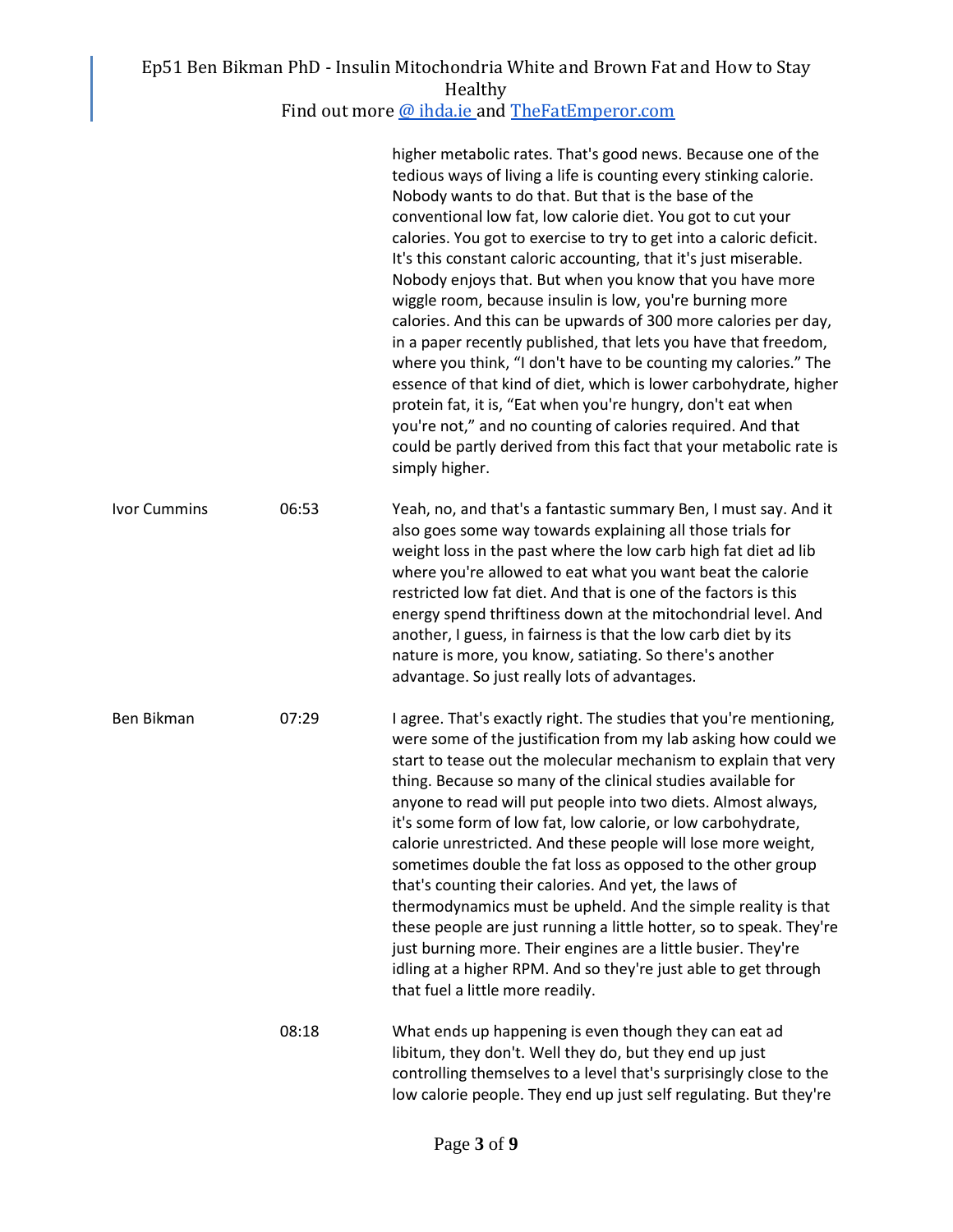|                     |       | Ep51 Ben Bikman PhD - Insulin Mitochondria White and Brown Fat and How to Stay<br>Healthy                                                                                                                                                                                                                                                                                                                                                                                                                                                                                                                                                                                                                                                                                                                                                                                                                                                                                                                                                                                       |
|---------------------|-------|---------------------------------------------------------------------------------------------------------------------------------------------------------------------------------------------------------------------------------------------------------------------------------------------------------------------------------------------------------------------------------------------------------------------------------------------------------------------------------------------------------------------------------------------------------------------------------------------------------------------------------------------------------------------------------------------------------------------------------------------------------------------------------------------------------------------------------------------------------------------------------------------------------------------------------------------------------------------------------------------------------------------------------------------------------------------------------|
|                     |       | Find out more @ ihda.ie and TheFatEmperor.com                                                                                                                                                                                                                                                                                                                                                                                                                                                                                                                                                                                                                                                                                                                                                                                                                                                                                                                                                                                                                                   |
|                     |       | not denying themselves. They're eating as much as they want.<br>And yet, they end up just being more satisfied with what they're<br>eating.                                                                                                                                                                                                                                                                                                                                                                                                                                                                                                                                                                                                                                                                                                                                                                                                                                                                                                                                     |
| <b>Ivor Cummins</b> | 08:43 | And the nature of the diet with lots of healthy fats is more<br>nutrient dense. So there are lots of other benefits to a healthy<br>low carb, healthy fats diet that's really nutrient dense and well<br>formulated.                                                                                                                                                                                                                                                                                                                                                                                                                                                                                                                                                                                                                                                                                                                                                                                                                                                            |
| Ben Bikman          | 08:55 | Agreed.                                                                                                                                                                                                                                                                                                                                                                                                                                                                                                                                                                                                                                                                                                                                                                                                                                                                                                                                                                                                                                                                         |
| <b>Ivor Cummins</b> | 08:55 | Yeah. And obesity, of course is the big thing that everyone's got<br>some vanity, everyone's interested in losing weight. I of course<br>worked for the Irish Heart Disease Awareness, ihda.ie and we're<br>much more focused on finding the people at risk for heart<br>attack who don't realize it using the calcium scan. But the thing<br>is, the parallels are massive. All of the things you do in a dietary<br>sense, and in everything you described, are all going to<br>contribute hugely to your heart health. And if you have<br>diabetes, or undiagnosed diabetes, you're thin outside fat<br>inside, there are millions of those people, applying what we're<br>talking about is going to certainly reverse aspects of your<br>diabetic physiology. So maybe we could talk about that, all of<br>these things, the burning of more glucose, lower insulin, how<br>they tie into lower heart disease risk.                                                                                                                                                         |
| Ben Bikman          | 09:51 | Yeah. So to touch on in particular the obesity diabetes<br>connection, in diabetes, of course, especially being linked to<br>heart disease, most diabetics will die from heart disease. In the<br>end, it's not the diabetes per se that gets them. But a common<br>core that as I look at these diseases, a common core is insulin<br>resistance. Just saying insulin resistance doesn't convey the<br>whole story, because the other side of this is the<br>hyperinsulinemia. Those are very, very related but also distinct<br>ideas, where I am unaware of a situation of genuine insulin<br>resistance, a condition where insulin is not working the same<br>way it used to throughout the body. And that's the most simple<br>way to explain it, I suppose. It is always coupled with<br>hyperinsulinemia. Those two conditions go together. If<br>someone wants to invoke insulin resistance and yet insulin is<br>low, I wouldn't use the term insulin resistance in that situation.<br>But it has all together and created this perfect pathogenic<br>metabolic storm. |
|                     | 10:57 | Or let's look at for heart disease for example. One of the main<br>predictors of heart disease is hypertension. And insulin                                                                                                                                                                                                                                                                                                                                                                                                                                                                                                                                                                                                                                                                                                                                                                                                                                                                                                                                                     |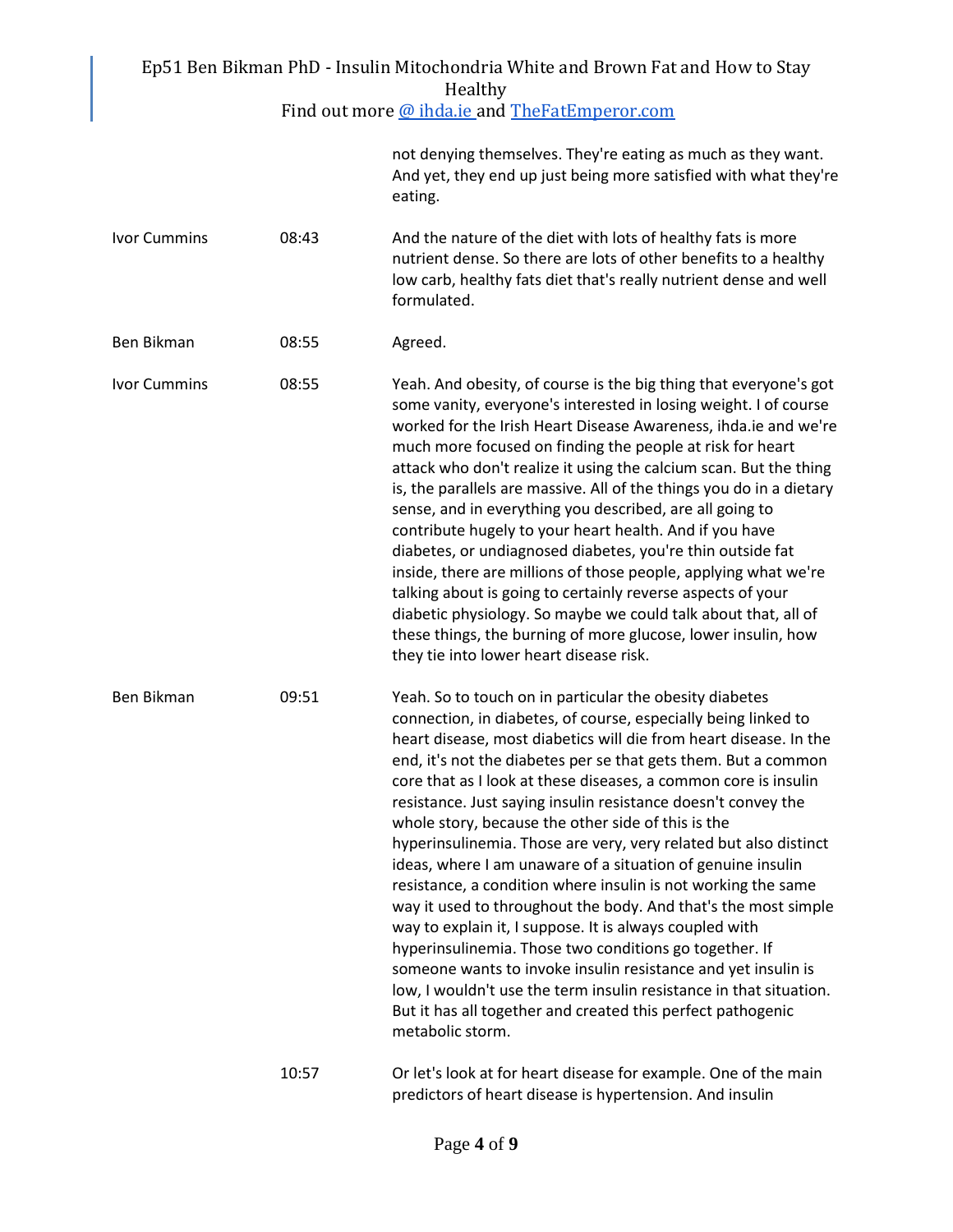Find out more [@ ihda.ie a](https://ihda.ie/)nd [TheFatEmperor.com](https://thefatemperor.com/)

resistance causes hypertension through multiple well known distinct mechanisms. It makes the body retain more salt. Some people are salt sensitive, many people are not. When someone needs salt, typically the body will just get rid of it very readily. And so it has minimal impact and no long term impact on blood pressure. However, insulin if it's too high, which it is with insulin resistance, increases the production of a hormone called aldosterone that wants to retain salt. And so now the kidneys are retaining salt when they shouldn't, they're retaining water when they shouldn't. So blood volume has gone up and as volume goes, so to this pressure. And so that's a direct mechanism.

- 11:44 Also, as the blood vessels become resistant to insulin, they lose that ability to dilate. Normally, if we were to infuse insulin into one particular section, one limb of the body, we would detect a noticeable reduction in blood pressure because insulin induces vasodilation very, very well, normally. In the insulin resistant person, that stops happening. And so when insulin comes to those blood vessels trying to increase blood flow, nope, they stay constricted.
- 12:12 And the hyperinsulinemia also is promoting the growth of the blood vessel wall. And so not only is it not expanding, it's actually starting to grow narrow, more and more narrow. So there are these and more distinct mechanisms, just directly linking insulin resistance, which is fundamental to Type 2 diabetes, that is Type 2 diabetes is insulin resistance, and obesity is hyperinsulinemia. And so when we bring the two of those together, we now have at least in the case of hypertension, which is kind of the low hanging fruit with heart disease, a direct explanation. And that's why, mind you, in my experience, not clinical but academic, I see that when people adopt a low carbohydrate diet, one of the first things they have to do is monitor their blood pressure medication. If they're taking anti hypertensive medications, their blood pressure starts to drop so quickly, so dramatically, that they're getting lightheaded all the time. And so one of the first things they need to do is wonder whether their dose needs to be changed. And usually the physician, of course, is the one to help them do that. Ivor Cummins 13:15 Yeah, it actually is one of the flags that shows the power of the low carb diet for heart health and reversing diabetes is blood pressure, which are absolutely correct. Idiopathic or essential

hypertension where they don't know what the cause is, is

mostly related to hyperinsulinemic.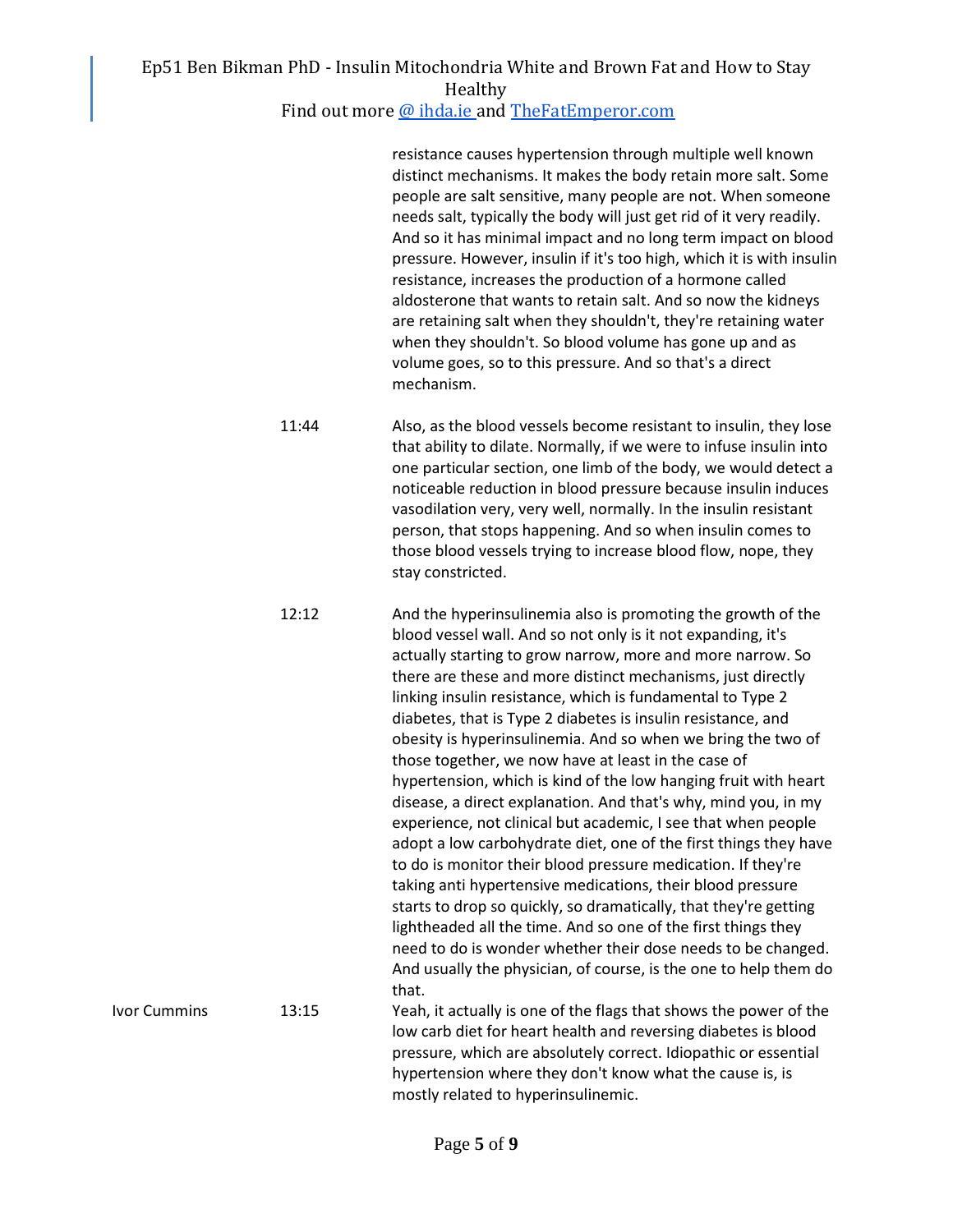| Find out more @ ihda.ie and TheFatEmperor.com |
|-----------------------------------------------|
|-----------------------------------------------|

| Ben Bikman          | 13:31 | Absolutely.                                                                                                                                                                                                                                                                                                                                                                                                                                                                                                                                                                                                                                                                                                                                                                                                                                                                                                                                                                                                          |
|---------------------|-------|----------------------------------------------------------------------------------------------------------------------------------------------------------------------------------------------------------------------------------------------------------------------------------------------------------------------------------------------------------------------------------------------------------------------------------------------------------------------------------------------------------------------------------------------------------------------------------------------------------------------------------------------------------------------------------------------------------------------------------------------------------------------------------------------------------------------------------------------------------------------------------------------------------------------------------------------------------------------------------------------------------------------|
| Ivor Cummins        | 13:33 | So when you go on a low carb diet, not only does your insulin<br>drop, your blood pressure drops, your cholesterol ratios<br>improve in the vast majority, your GGT and liver enzymes<br>recover and lower. Your weight drops as well, but that's a nice<br>side effect.                                                                                                                                                                                                                                                                                                                                                                                                                                                                                                                                                                                                                                                                                                                                             |
| Ben Bikman          | 13:48 | Yeah. And that should be always viewed as a side effect. Right? I<br>mean unfortunately, like you'd said earlier, because we're also<br>ego driven, people focus so heavily on just the body fat angle.<br>But that really ought to just be a symptom of a change that's<br>generally going in the right direction, like you said. So people<br>will be losing weight, yep, that's good. But know that that<br>means the body's becoming more insulin sensitive, insulin's<br>coming down and there are a host of beneficial things<br>happening. Like the liver fat reducing, for example, brain<br>mitochondrial function, we're doing that kind of research right<br>now. Brain mitochondrial function, the neurons actually start to<br>improve the way they're working. And as I alluded to earlier, fat<br>cells begin to pick up their metabolic rate. Muscle cells begin to<br>work a little more efficiently, as I talked about in my talk at this<br>conference. But nevertheless, everything gets better. |
| <b>Ivor Cummins</b> | 14:41 | And it is. It's almost sometimes when you describe all the<br>benefits of a low carb diet, people kind of are a bit incredulous<br>and it sounds like too good to be true. But for the overwhelming<br>majority people, and the majority of adult Americans now are<br>now essentially diabetic and a huge risk for heart disease even if<br>they appear slim.                                                                                                                                                                                                                                                                                                                                                                                                                                                                                                                                                                                                                                                       |
| Ben Bikman          | 14:59 | That's right.                                                                                                                                                                                                                                                                                                                                                                                                                                                                                                                                                                                                                                                                                                                                                                                                                                                                                                                                                                                                        |
| Ivor Cummins        | 14:59 | Because of the hyperinsulinemia insulin resistance kind of<br>milieu is the problem. And they could benefit so massively but<br>people find it hard to believe that we've gotten the wrong<br>advice for 50 years from all the experts. It's a hard thing to<br>accept for people that it was kind of just the wrong advice and<br>now we've got to change with designs? [00:15:19]                                                                                                                                                                                                                                                                                                                                                                                                                                                                                                                                                                                                                                  |
| Ben Bikman          | 15:19 | Yeah, yeah. A moment ago, you mentioned how so many<br>people are suffering from these consequences of<br>hyperinsulinemia and insulin resistance, and they won't link it to<br>that. It's because I suspect, most people that are hearing this,<br>they're inclined to hear this conversation in the context of                                                                                                                                                                                                                                                                                                                                                                                                                                                                                                                                                                                                                                                                                                     |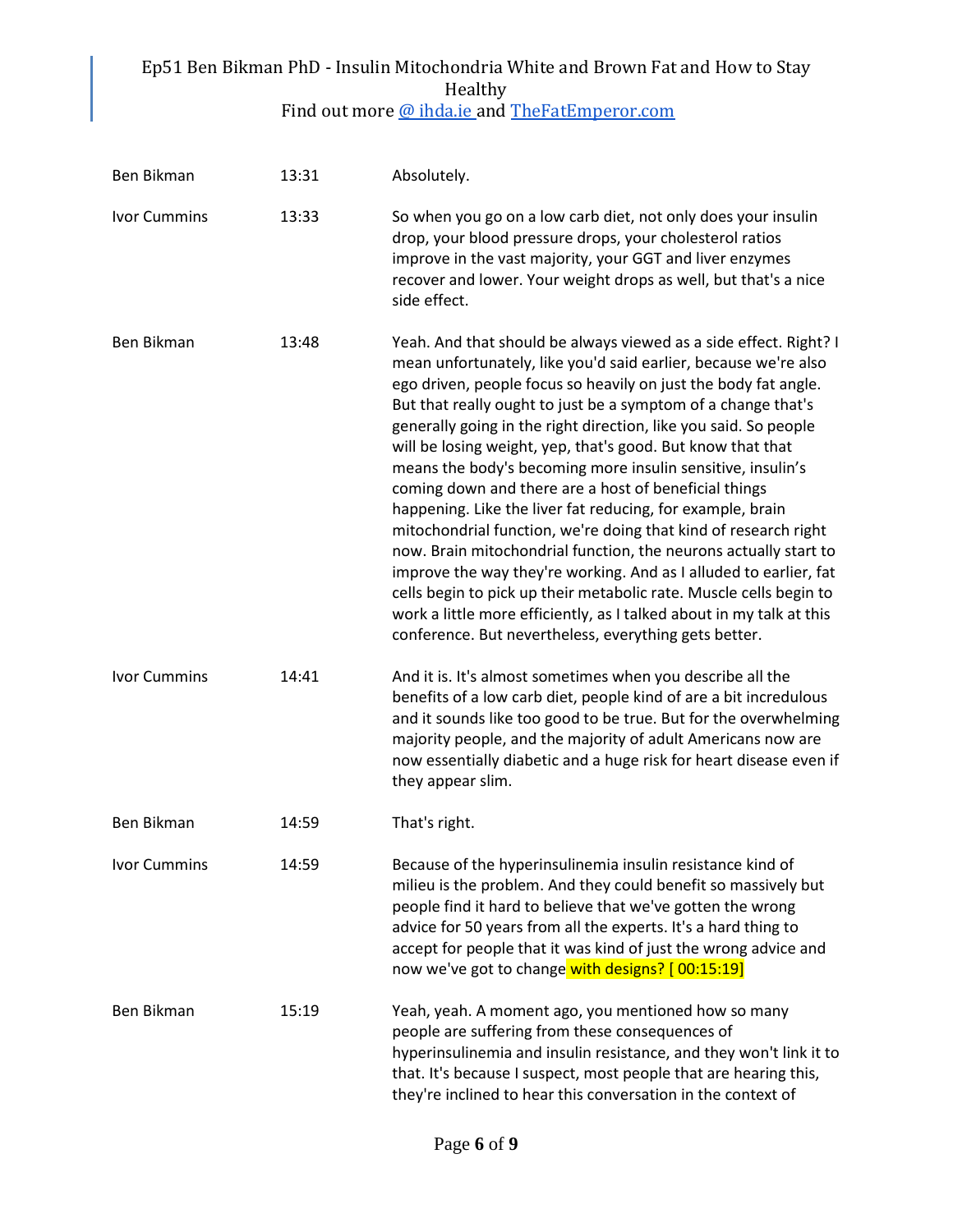Find out more [@ ihda.ie a](https://ihda.ie/)nd [TheFatEmperor.com](https://thefatemperor.com/)

diabetes. And when people think diabetes, they think glucose or blood sugar. But the great tragedy, of course, is that because of our obsession on looking at diabetes as a glucose disease, this glucose centric paradigm, we've ignored what you and I would both consider to be the more relevant variable which is insulin. What's been happening behind the scenes in this person's body is that over the years due to their diet, their insulin is coming up and up and up and up and up. So hyperinsulinemia and insulin resistance.

16:08 But, because we don't look at the insulin, this is going unnoticed. All they notice is they're gaining weight, their blood pressure is starting to climb, they have dyslipidemia, all of these consequences of insulin resistance. And they look at them all is very distinct disorders, little knowing that they do have a common core, which is very liberating to know. But nevertheless, they're becoming increasingly insulin resistant. And then because one of insulin's main actions is to keep blood glucose in check, eventually that becomes affected. And so we get to the point where they basically can't make any more insulin. They're so resistant to their own insulin, however, at this point, that even though they're swimming in a sea of insulin, now the glucose starts to climb. And it's only then potentially 10 years after the insulin is spiked, if not more, that we finally, based on conventional clinical diagnostics, detect the problem. When the physician says, "Ah, your glucose is now up," "Well, then you have diabetes or even pre diabetes." But the great tragedy, of course, is that if we were looking at this through the lens of insulin, we could detect the problem far earlier. And then rather than put this person on interventions to try to bump the insulin even higher, driving all of these insulin dependent pathologies like hypertension and weight gain and fatty liver disease, we end up making the disease worse.

17:28 So, the conventional medicine will just say, "All right, we just need to lower the glucose. Who cares what the insulin is doing. So let's just bump the insulin up even higher, give you insulin or give you drugs to increase your insulin production, and it will help push the glucose back down." Of course, the great tragedy of that paradigm is while conventional medicine is trying to just push the glucose down or push it out of the body, the flip side of this is it just put less glucose into the body. If this is a body that cannot handle glucose very well, then quit trying to push it out. Just put less in. It's such an intuitive paradigm. So those of us on this side of the table who look at it this way, we kind of want to just scream to the world because what we're looking at,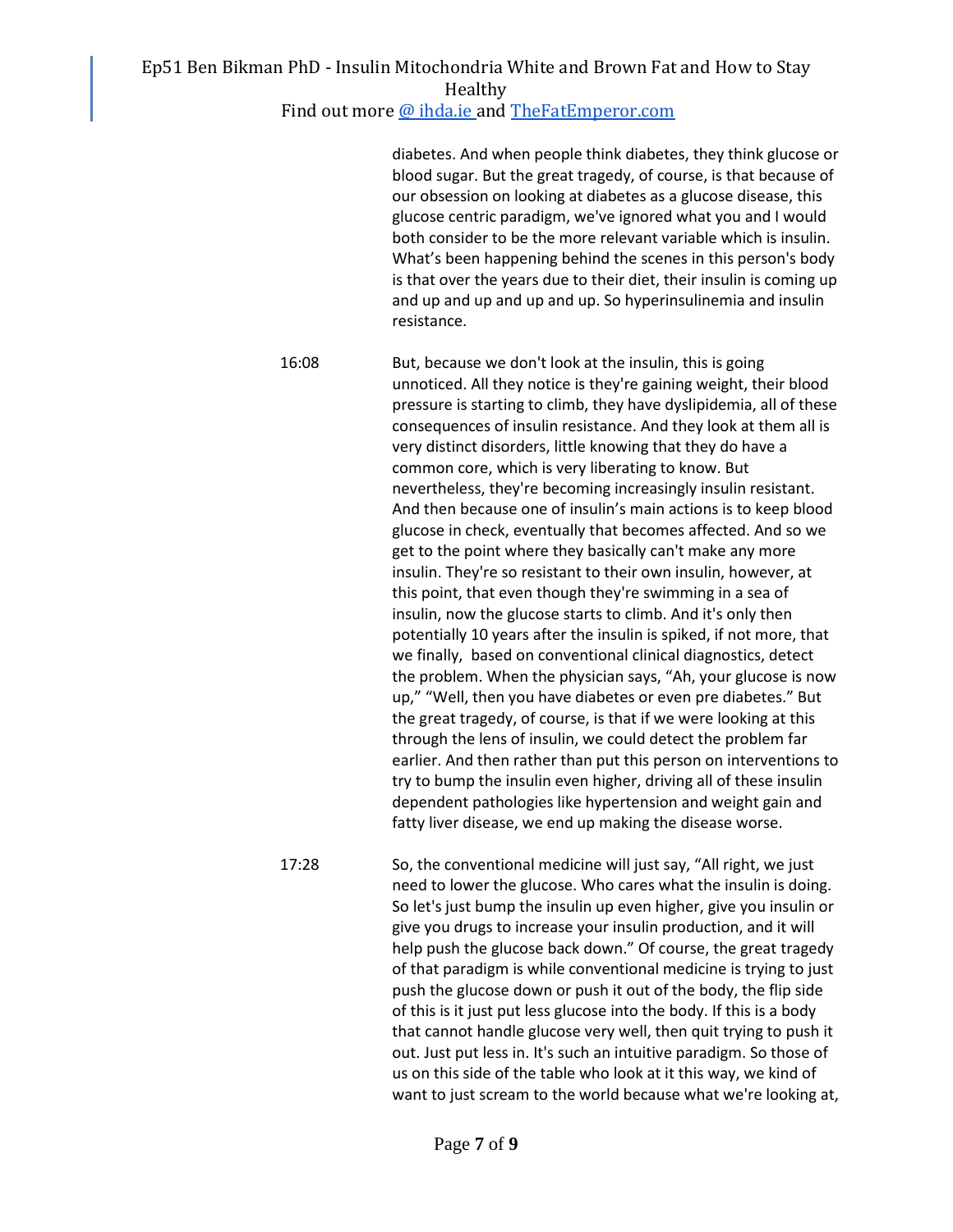| Ep51 Ben Bikman PhD - Insulin Mitochondria White and Brown Fat and How to Stay<br>Healthy |       |                                                                                                                                                                                                                                                                                                                                                                                                                                                                                                                                                                                                                                                                                                            |  |
|-------------------------------------------------------------------------------------------|-------|------------------------------------------------------------------------------------------------------------------------------------------------------------------------------------------------------------------------------------------------------------------------------------------------------------------------------------------------------------------------------------------------------------------------------------------------------------------------------------------------------------------------------------------------------------------------------------------------------------------------------------------------------------------------------------------------------------|--|
|                                                                                           |       | Find out more @ ihda.ie and TheFatEmperor.com                                                                                                                                                                                                                                                                                                                                                                                                                                                                                                                                                                                                                                                              |  |
|                                                                                           |       | we believe is so rational and so intuitive that, well frankly, we<br>want everyone to know about it.                                                                                                                                                                                                                                                                                                                                                                                                                                                                                                                                                                                                       |  |
| <b>Ivor Cummins</b>                                                                       | 18:16 | And the sooner everyone knows about it, I agree totally. There<br>are countless undiagnosed diabetics who have gone to the<br>grave at heart attacks who never even knew they had diabetes.                                                                                                                                                                                                                                                                                                                                                                                                                                                                                                                |  |
| Ben Bikman                                                                                | 18:25 | That's right.                                                                                                                                                                                                                                                                                                                                                                                                                                                                                                                                                                                                                                                                                              |  |
| <b>Ivor Cummins</b>                                                                       | 18:25 | Probably more than diagnosed diabetics who died of heart<br>attack.                                                                                                                                                                                                                                                                                                                                                                                                                                                                                                                                                                                                                                        |  |
| <b>Ben Bikman</b>                                                                         | 18:29 | I bet you're right.                                                                                                                                                                                                                                                                                                                                                                                                                                                                                                                                                                                                                                                                                        |  |
| <b>Ivor Cummins</b>                                                                       | 18:30 | Yeah. And it's an incredible tragedy, because, well, if they got a<br>calcium scan, they would have found that they'd have a huge<br>disease even though their doctor thought they were fine. And<br>then they might have researched and just go right we're talking<br>about. Or if they at least measured their insulin, they'd know<br>way earlier and know there was a problem. But the key thing is<br>they need to understand that last thing you said, that it is not<br>rocket science to fix these pathologies, you just need to lower<br>the carb right down, eat healthy vegetable carb, not all this high<br>glycemic stuff, and eat more healthy fats nutrient dense, fish,<br>eggs, avocado. |  |
| <b>Ben Bikman</b>                                                                         | 19:05 | Yeah, real fat.                                                                                                                                                                                                                                                                                                                                                                                                                                                                                                                                                                                                                                                                                            |  |
| <b>Ivor Cummins</b>                                                                       | 19:06 | Real food, real fats. And not alone, if you add in some<br>magnesium, potassium, some important minerals for the<br>human machine and get out and get exercise, I mean you put<br>together just as handful of things, your life is going to get way<br>better, whatever that weight, and your risk for a future heart<br>attack is going to plummet.                                                                                                                                                                                                                                                                                                                                                       |  |
| Ben Bikman                                                                                | 19:25 | That's right.                                                                                                                                                                                                                                                                                                                                                                                                                                                                                                                                                                                                                                                                                              |  |
| <b>Ivor Cummins</b>                                                                       | 19:26 | And you know, it's just huge, but I agree, the frustration. People<br>just don't realize that only one or 2% in the world probably fully<br>internalize what we're talking about.                                                                                                                                                                                                                                                                                                                                                                                                                                                                                                                          |  |
| Ben Bikman                                                                                | 19:36 | Yeah. All the more reason, for those of us who look at it this<br>way, we might be viewed as sort of heretics or challenging<br>dogma. We are challenging dogma. But we have to say this<br>almost as loud as we can because there are so few you know,<br>those of us singing this song. Our choir is so small, as opposed<br>to the dogmatic conventional choir. They have so many voices                                                                                                                                                                                                                                                                                                                |  |